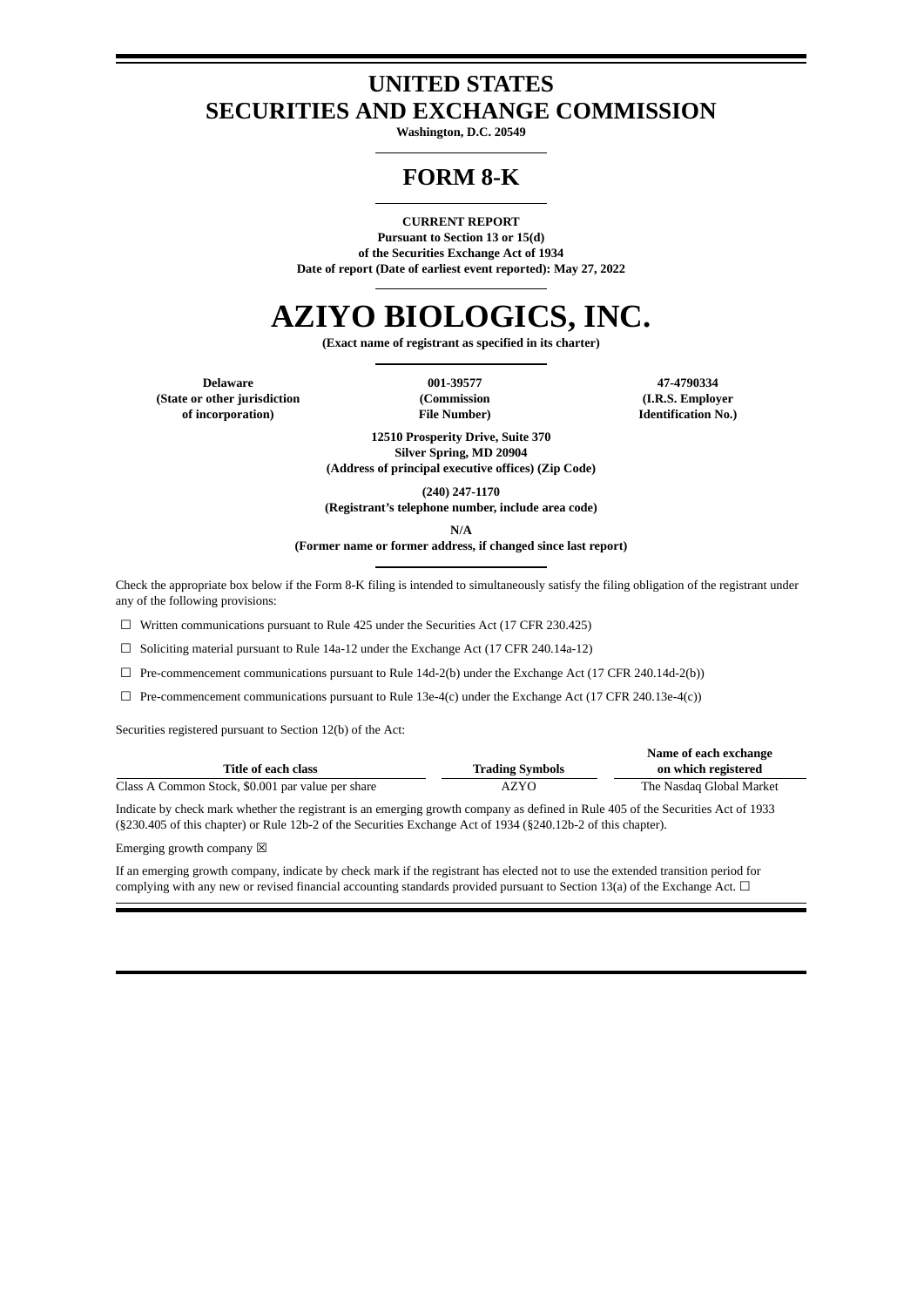### Item 3.01. Notice of Delisting or Failure to Satisfy a Continued Listing Rule or Standard; Transfer of Listing.

On May 27, 2022, Aziyo Biologics, Inc. (the "Company") received a written notice (the "Notice") from the Listing Qualifications Staff of The Nasdaq Stock Market LLC ("Nasdaq") notifying the Company that the Company's stockholders' equity as reported in the Company's Quarterly Report on Form 10-Q for the quarterly period ended March 31, 2022 does not satisfy the continued listing requirement under Nasdaq Listing Rule 5450(b)(1)(A), which requires that the Company's stockholders' equity be at least \$10.0 million for continued listing on the Nasdaq Global Market. The Notice has no immediate effect on the listing of the Company's Class A common stock, which will continue to trade on the Nasdaq Global Market under the symbol "AZYO" at this time.

In accordance with such notice, the Company has 45 days from the date of the Notice to submit a plan to regain compliance with all Nasdaq Global Market listing requirements. Alternatively, the Company may apply to transfer from the Nasdaq Global Market to the Nasdaq Capital Market tier subject to the Company's satisfaction of the Nasdaq Capital Market's listing requirements. The Company currently intends to transfer to the Nasdaq Capital Market tier.